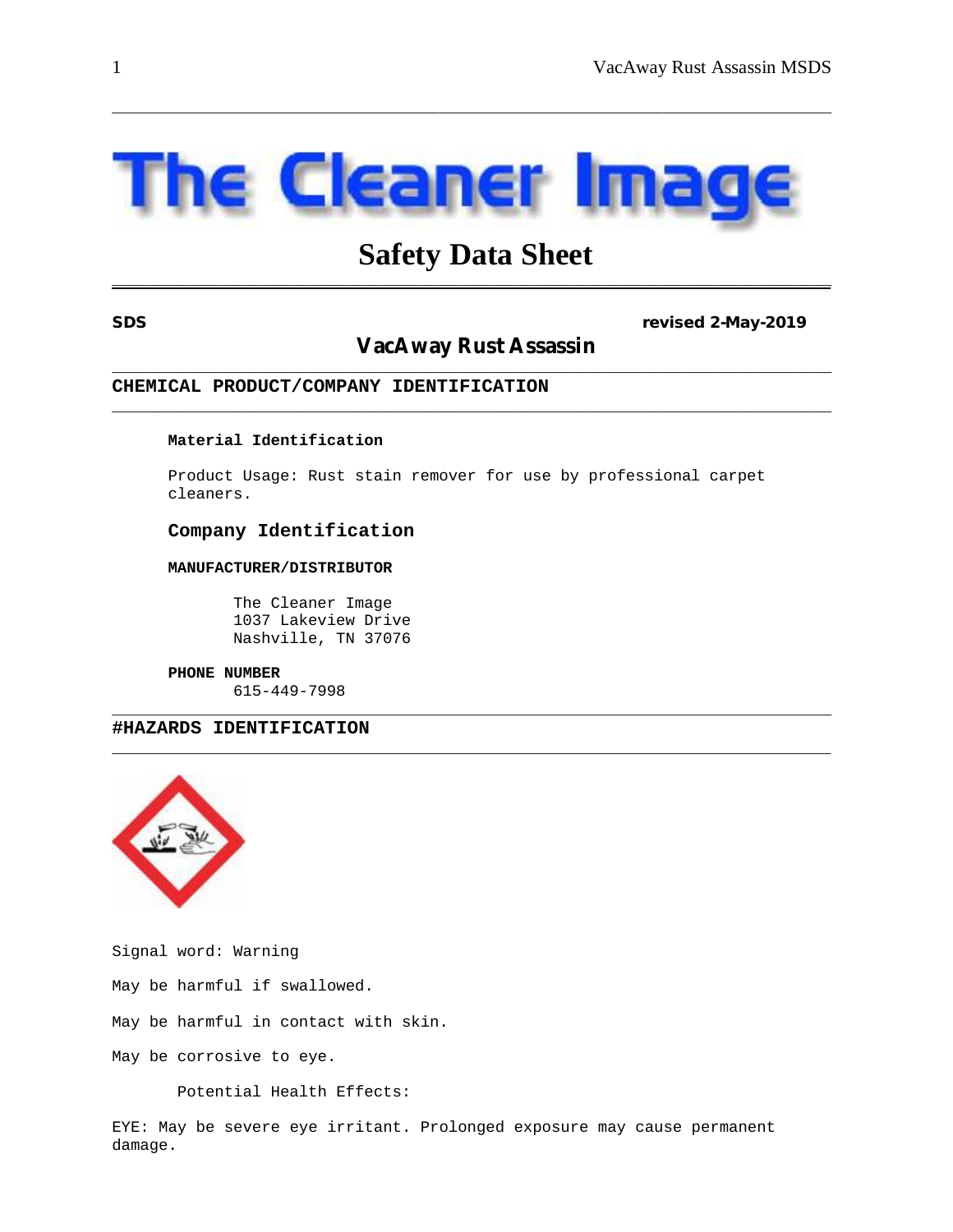SKIN: Can cause irritation.

INGESTION: Will cause irritation to gastrointestinal tract. Ingestion of large quantities can cause brain, heart and kidney damage and may be fatal.

INHALATION: Vapors may irritate respiratory tract.

CHRONIC (CANCER) INFORMATION: None of the ingredients are listed as carcinogenic.

TERATOLOGY (BIRTH DEFECT) INFORMATION: No information but adverse effects unlikely.

\_\_\_\_\_\_\_\_\_\_\_\_\_\_\_\_\_\_\_\_\_\_\_\_\_\_\_\_\_\_\_\_\_\_\_\_\_\_\_\_\_\_\_\_\_\_\_\_\_\_\_\_\_\_\_\_\_\_\_\_\_\_\_\_\_\_\_\_\_\_\_\_\_\_\_\_\_

\_\_\_\_\_\_\_\_\_\_\_\_\_\_\_\_\_\_\_\_\_\_\_\_\_\_\_\_\_\_\_\_\_\_\_\_\_\_\_\_\_\_\_\_\_\_\_\_\_\_\_\_\_\_\_\_\_\_\_\_\_\_\_\_\_\_\_\_\_\_\_\_\_\_\_\_\_

\_\_\_\_\_\_\_\_\_\_\_\_\_\_\_\_\_\_\_\_\_\_\_\_\_\_\_\_\_\_\_\_\_\_\_\_\_\_\_\_\_\_\_\_\_\_\_\_\_\_\_\_\_\_\_\_\_\_\_\_\_\_\_\_\_\_\_\_\_\_\_\_\_\_\_\_\_

 $\overline{\phantom{a}}$  , and the set of the set of the set of the set of the set of the set of the set of the set of the set of the set of the set of the set of the set of the set of the set of the set of the set of the set of the s

REPRODUCTIVE INFORMATION: No information but adverse effects unlikely.

#### **COMPOSITION/INFORMATION ON INGREDIENTS**

Proprietary mixture containing: <5% AMMONIUM BIFLUORIDE CAS# 1341-49-7

#### **FIRST AID MEASURES**

Eye Contact: Wash eyes with clear water for several minutes. Obtain medical attention if necessary.

\_\_\_\_\_\_\_\_\_\_\_\_\_\_\_\_\_\_\_\_\_\_\_\_\_\_\_\_\_\_\_\_\_\_\_\_\_\_\_\_\_\_\_\_\_\_\_\_\_\_\_\_\_\_\_\_\_\_\_\_\_\_\_\_\_\_\_\_\_\_\_\_\_\_\_\_\_

\_\_\_\_\_\_\_\_\_\_\_\_\_\_\_\_\_\_\_\_\_\_\_\_\_\_\_\_\_\_\_\_\_\_\_\_\_\_\_\_\_\_\_\_\_\_\_\_\_\_\_\_\_\_\_\_\_\_\_\_\_\_\_\_\_\_\_\_\_\_\_\_\_\_\_\_\_

\_\_\_\_\_\_\_\_\_\_\_\_\_\_\_\_\_\_\_\_\_\_\_\_\_\_\_\_\_\_\_\_\_\_\_\_\_\_\_\_\_\_\_\_\_\_\_\_\_\_\_\_\_\_\_\_\_\_\_\_\_\_\_\_\_\_\_\_\_\_\_\_\_\_\_\_\_

\_\_\_\_\_\_\_\_\_\_\_\_\_\_\_\_\_\_\_\_\_\_\_\_\_\_\_\_\_\_\_\_\_\_\_\_\_\_\_\_\_\_\_\_\_\_\_\_\_\_\_\_\_\_\_\_\_\_\_\_\_\_\_\_\_\_\_\_\_\_\_\_\_\_\_\_\_

\_\_\_\_\_\_\_\_\_\_\_\_\_\_\_\_\_\_\_\_\_\_\_\_\_\_\_\_\_\_\_\_\_\_\_\_\_\_\_\_\_\_\_\_\_\_\_\_\_\_\_\_\_\_\_\_\_\_\_\_\_\_\_\_\_\_\_\_\_\_\_\_\_\_\_\_\_

\_\_\_\_\_\_\_\_\_\_\_\_\_\_\_\_\_\_\_\_\_\_\_\_\_\_\_\_\_\_\_\_\_\_\_\_\_\_\_\_\_\_\_\_\_\_\_\_\_\_\_\_\_\_\_\_\_\_\_\_\_\_\_\_\_\_\_\_\_\_\_\_\_\_\_\_\_

Skin Contact: Rinse off.

Ingestion: Wash out mouth with water. Obtain medical attention.

#### **FIRE FIGHTING MEASURES**

Flammable Properties Not a fire hazard.

Extinguishing Media: As for surrounding fire.

#### **ACCIDENTAL RELEASE MEASURES**

Wipe or mop up. Rinse area with clean water.

#### **HANDLING AND STORAGE**

STORAGE Store in a cool dry place.

HANDLING

For use by professional carpet cleaners only. Rubber gloves and goggles must be worn. Avoid contact with skin, eyes or clothing. Wash thoroughly after handling.

\_\_\_\_\_\_\_\_\_\_\_\_\_\_\_\_\_\_\_\_\_\_\_\_\_\_\_\_\_\_\_\_\_\_\_\_\_\_\_\_\_\_\_\_\_\_\_\_\_\_\_\_\_\_\_\_\_\_\_\_\_\_\_\_\_\_\_\_\_\_\_\_\_\_\_\_\_

\_\_\_\_\_\_\_\_\_\_\_\_\_\_\_\_\_\_\_\_\_\_\_\_\_\_\_\_\_\_\_\_\_\_\_\_\_\_\_\_\_\_\_\_\_\_\_\_\_\_\_\_\_\_\_\_\_\_\_\_\_\_\_\_\_\_\_\_\_\_\_\_\_\_\_\_\_

**EXPOSURE CONTROLS/PERSONAL PROTECTION**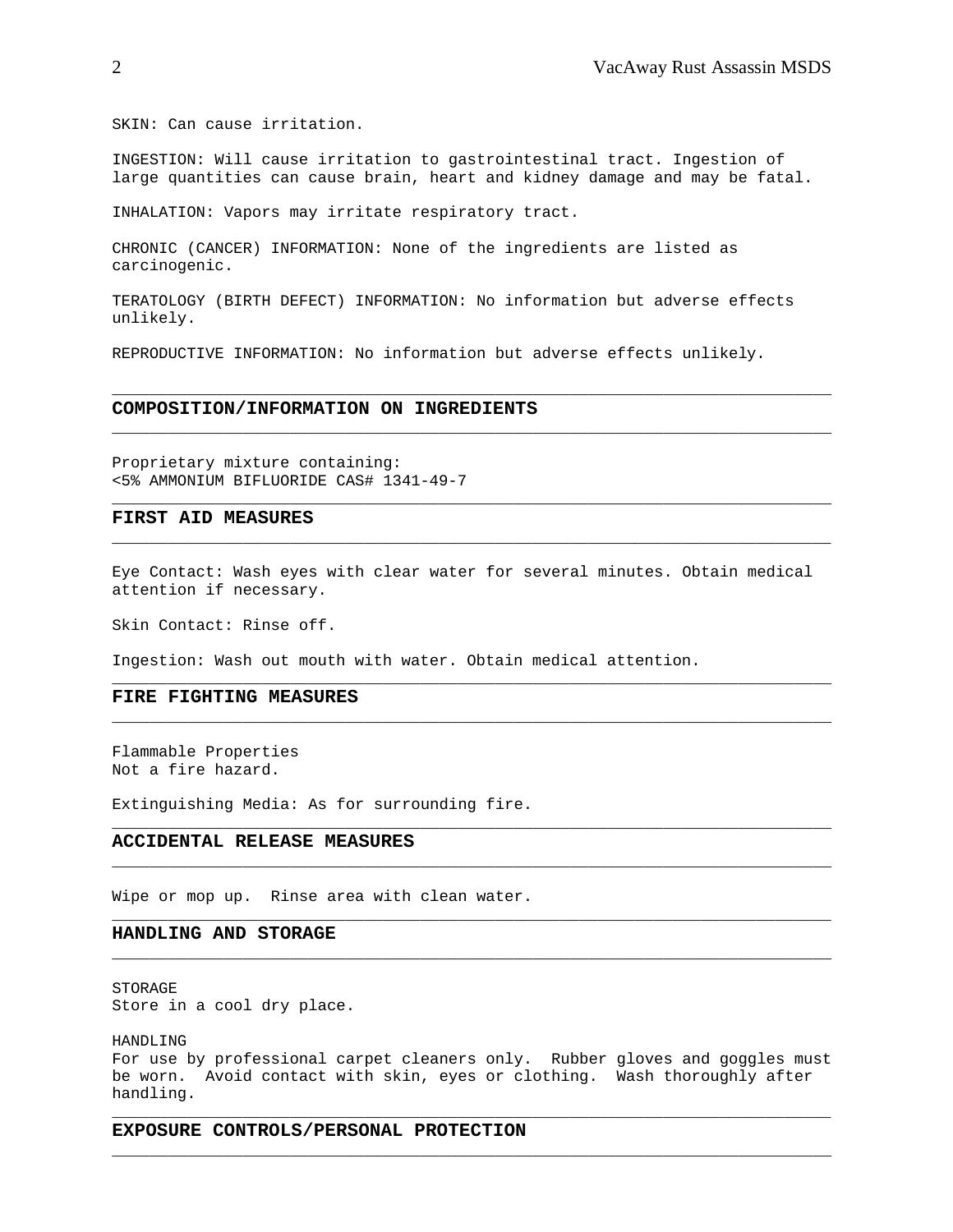Normal handling: No special equipment needed.

Exposure Guidelines

AMMONIUM BIFLUORIDE OSHA (PEL): 2.5 mg/m3 ACGIH (TLV): 2.5 mg/m3

#### **PHYSICAL AND CHEMICAL PROPERTIES**

Physical Data Solubility in Water : Soluble Form : Liquid pH : ~3

#### **STABILITY AND REACTIVITY**

Hazardous Decomposition Product(s): None known. Hazardous Reactions: None known. Polymerization: Will not polymerize.

#### **TOXICOLOGICAL INFORMATION**

Mixture not tested but based on ingredients will irritate eyes – could be severe causing lesions. Possible skin irritant. If swallowed can cause gastrointestinal tract irritation. In large quantities can cause brain, heart and kidney injury and may be fatal.

Carcinogenicity Information: None of the components are listed by IARC, NTP, OSHA or ACGIH as carcinogens: \_\_\_\_\_\_\_\_\_\_\_\_\_\_\_\_\_\_\_\_\_\_\_\_\_\_\_\_\_\_\_\_\_\_\_\_\_\_\_\_\_\_\_\_\_\_\_\_\_\_\_\_\_\_\_\_\_\_\_\_\_\_\_\_\_\_\_\_\_\_\_\_\_\_\_\_\_

\_\_\_\_\_\_\_\_\_\_\_\_\_\_\_\_\_\_\_\_\_\_\_\_\_\_\_\_\_\_\_\_\_\_\_\_\_\_\_\_\_\_\_\_\_\_\_\_\_\_\_\_\_\_\_\_\_\_\_\_\_\_\_\_\_\_\_\_\_\_\_\_\_\_\_\_\_

\_\_\_\_\_\_\_\_\_\_\_\_\_\_\_\_\_\_\_\_\_\_\_\_\_\_\_\_\_\_\_\_\_\_\_\_\_\_\_\_\_\_\_\_\_\_\_\_\_\_\_\_\_\_\_\_\_\_\_\_\_\_\_\_\_\_\_\_\_\_\_\_\_\_\_\_\_

\_\_\_\_\_\_\_\_\_\_\_\_\_\_\_\_\_\_\_\_\_\_\_\_\_\_\_\_\_\_\_\_\_\_\_\_\_\_\_\_\_\_\_\_\_\_\_\_\_\_\_\_\_\_\_\_\_\_\_\_\_\_\_\_\_\_\_\_\_\_\_\_\_\_\_\_\_

\_\_\_\_\_\_\_\_\_\_\_\_\_\_\_\_\_\_\_\_\_\_\_\_\_\_\_\_\_\_\_\_\_\_\_\_\_\_\_\_\_\_\_\_\_\_\_\_\_\_\_\_\_\_\_\_\_\_\_\_\_\_\_\_\_\_\_\_\_\_\_\_\_\_\_\_\_

\_\_\_\_\_\_\_\_\_\_\_\_\_\_\_\_\_\_\_\_\_\_\_\_\_\_\_\_\_\_\_\_\_\_\_\_\_\_\_\_\_\_\_\_\_\_\_\_\_\_\_\_\_\_\_\_\_\_\_\_\_\_\_\_\_\_\_\_\_\_\_\_\_\_\_\_\_

\_\_\_\_\_\_\_\_\_\_\_\_\_\_\_\_\_\_\_\_\_\_\_\_\_\_\_\_\_\_\_\_\_\_\_\_\_\_\_\_\_\_\_\_\_\_\_\_\_\_\_\_\_\_\_\_\_\_\_\_\_\_\_\_\_\_\_\_\_\_\_\_\_\_\_\_\_

\_\_\_\_\_\_\_\_\_\_\_\_\_\_\_\_\_\_\_\_\_\_\_\_\_\_\_\_\_\_\_\_\_\_\_\_\_\_\_\_\_\_\_\_\_\_\_\_\_\_\_\_\_\_\_\_\_\_\_\_\_\_\_\_\_\_\_\_\_\_\_\_\_\_\_\_\_

\_\_\_\_\_\_\_\_\_\_\_\_\_\_\_\_\_\_\_\_\_\_\_\_\_\_\_\_\_\_\_\_\_\_\_\_\_\_\_\_\_\_\_\_\_\_\_\_\_\_\_\_\_\_\_\_\_\_\_\_\_\_\_\_\_\_\_\_\_\_\_\_\_\_\_\_\_

\_\_\_\_\_\_\_\_\_\_\_\_\_\_\_\_\_\_\_\_\_\_\_\_\_\_\_\_\_\_\_\_\_\_\_\_\_\_\_\_\_\_\_\_\_\_\_\_\_\_\_\_\_\_\_\_\_\_\_\_\_\_\_\_\_\_\_\_\_\_\_\_\_\_\_\_\_

\_\_\_\_\_\_\_\_\_\_\_\_\_\_\_\_\_\_\_\_\_\_\_\_\_\_\_\_\_\_\_\_\_\_\_\_\_\_\_\_\_\_\_\_\_\_\_\_\_\_\_\_\_\_\_\_\_\_\_\_\_\_\_\_\_\_\_\_\_\_\_\_\_\_\_\_\_

\_\_\_\_\_\_\_\_\_\_\_\_\_\_\_\_\_\_\_\_\_\_\_\_\_\_\_\_\_\_\_\_\_\_\_\_\_\_\_\_\_\_\_\_\_\_\_\_\_\_\_\_\_\_\_\_\_\_\_\_\_\_\_\_\_\_\_\_\_\_\_\_\_\_\_\_\_

\_\_\_\_\_\_\_\_\_\_\_\_\_\_\_\_\_\_\_\_\_\_\_\_\_\_\_\_\_\_\_\_\_\_\_\_\_\_\_\_\_\_\_\_\_\_\_\_\_\_\_\_\_\_\_\_\_\_\_\_\_\_\_\_\_\_\_\_\_\_\_\_\_\_\_\_\_

\_\_\_\_\_\_\_\_\_\_\_\_\_\_\_\_\_\_\_\_\_\_\_\_\_\_\_\_\_\_\_\_\_\_\_\_\_\_\_\_\_\_\_\_\_\_\_\_\_\_\_\_\_\_\_\_\_\_\_\_\_\_\_\_\_\_\_\_\_\_\_\_\_\_\_\_\_

#### **ECOLOGICAL INFORMATION**

Toxicity: Diluted product is predicted to have low toxicity to aquatic organisms.

#### **DISPOSAL CONSIDERATIONS**

May be disposed of in accordance with local regulations.

#### **TRANSPORTATION INFORMATION**

Shipping Information DOT: Not regulated.

#### **REGULATORY INFORMATION**

Not classified as hazardous to users or for transport.